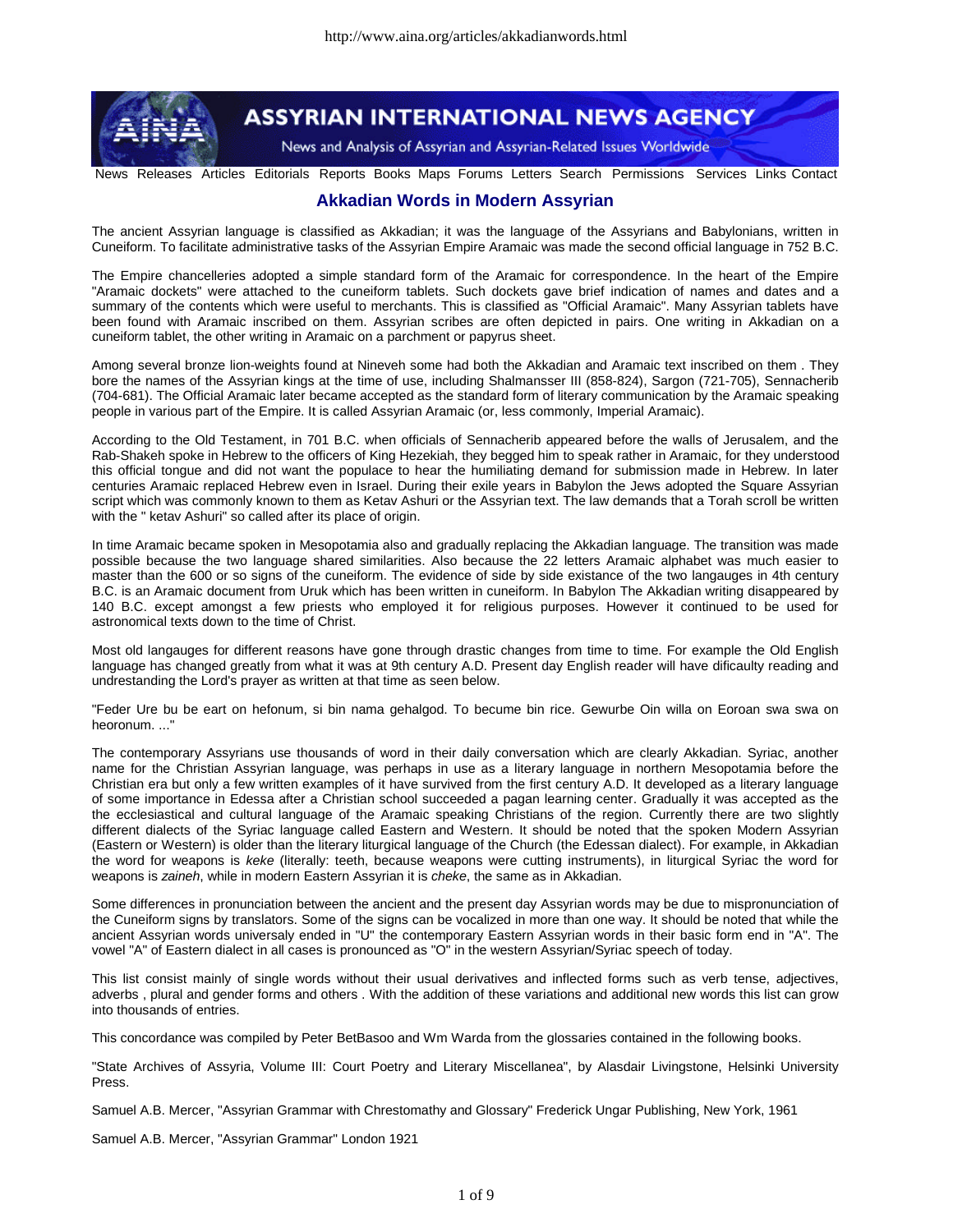The Eastern Assyrian Dictionary used to verify the pronunciation and the meaning of the contemporary Assyrian words is : Orhaham's Dictionary of the stabilized and enriched Assyrian Language and English, Chicago Ill. 1943

## **Common Vocabulary in ancient Assyrian and Modern Assyrian**

| Akkadian   | Modern Eastern Assyrian          | <b>Modern Western</b><br>Assyrian | Meaning                   |
|------------|----------------------------------|-----------------------------------|---------------------------|
| abalu      | labuli                           |                                   | to carry, to take         |
| abatu      | evada                            |                                   | to do                     |
| abi        | abi or babi                      | babi                              | my father                 |
| abu        | aba or baba                      | abo                               | father                    |
| abu-kku-nu | babokhun or abokun               |                                   | your father (plural)      |
| adannu     | dana                             | edono                             | appointed time, deadline  |
| addu       | addeya                           | eddo                              | now                       |
| agappu     | gulpa                            | gefo                              | wing                      |
| agrabu     | agriba                           | aqrebo                            | scorpion                  |
| aharru     | kharraya                         | haroyo                            | to be the last            |
| akalu      | kalla                            | okhel                             | to eat                    |
| akhu       | akhuna                           | aho                               | brother                   |
| akhatu     | khatta                           | hotho                             | sister                    |
| ammtu      | amtta                            | amtho                             | handmaid, female servant  |
| anutee     | annee                            | hani                              | these                     |
| arba'u     | arba                             | arb'o                             | four                      |
| ardikhalu  | ardikhla                         | ardikhlo                          | builder, architect        |
| arkhu      | yarkha                           | yarho                             | month                     |
| asu        | asya                             | osio                              | physician                 |
| assuritu   | assuraita, atturaita,<br>suraita | ashuraito, othuraito,<br>suraito  | assyrian female           |
| atta       | att                              | hat                               | you                       |
| attunu     | ahtune                           | hatu                              | you plural                |
| bakhu      | bakha                            | bokhe                             | to weep                   |
| banu       | bnaya or bnna                    | bone                              | to build                  |
| baraqu     | braqa                            | barqo                             | flash                     |
| bararu     | barra                            |                                   | glimer, to shine          |
| battibatti | batvatti                         |                                   | neighbourhood, households |
| beldababi  | baldvavi                         | b'eldbobo                         | adverseries, enemies      |
| bibbu      | bibva                            |                                   | drainage                  |
| birinni    | billan                           |                                   | between us                |
| birgu      | birqa                            |                                   | lightning                 |
| birku      | birka                            | barko                             | knee                      |
| bishu      | bisha                            | bisho                             | evil                      |
| bi itu     | baita                            | baito                             | house                     |
| buru       | beera                            | biro                              | water well                |
| buhur      | buhra (h =kh)                    |                                   | first born                |
| daianu     | daiana                           |                                   | judge                     |
| daianutu   | daianuta                         | daiono                            | judgeship                 |
| dammu      | demma                            | admo                              | blood                     |
| dannu      | dannana                          |                                   | strong, mighty            |
| daqqu      | daqiqa                           |                                   | tiny                      |
| darasu     | doosh                            |                                   | push away                 |
| dimtu      | dimeta                           |                                   | tear                      |
|            |                                  |                                   |                           |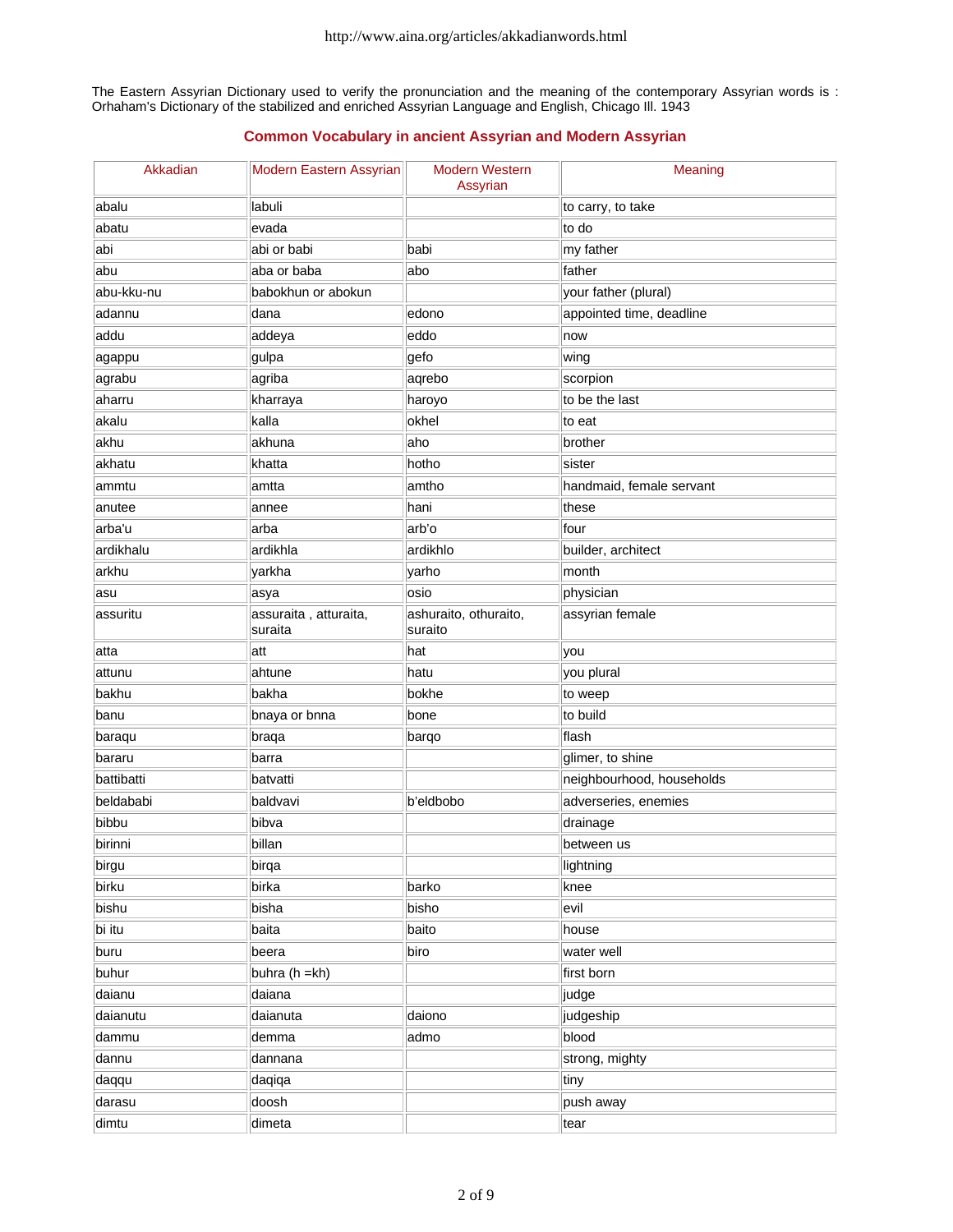| dinu           | dyana              |          | to judge                       |
|----------------|--------------------|----------|--------------------------------|
| dishpu         | doosha             | daosho   | honey                          |
| ebbubu         | abbueba or shabeba |          | flute                          |
| eberu          | ebara              | 'boro    | to cross                       |
| egirtu         | egarta             | egartho  | letter                         |
| eglu           | khagla             | haqlo    | field                          |
| ekallu         | hakla              | hajklo   | palace                         |
| ekaku          | khaka              | hjoko    | to scratch                     |
| elippu         | elppa              | elfo     | ship                           |
| elle           | all                | aal      | on upon                        |
| elu            | elul               | 'eloyo   | high                           |
| elulu          | ellul              |          | to be high                     |
| emeru          | khemara            | hmoro    | ass, donkey                    |
| enu            | eina               | aino     | eye                            |
| enzu           | ezza               | ezo      | goat                           |
| epiru          | epra               | afro     | dust                           |
| esru           | esra               | asro     | ten                            |
| etteru         | attera             | atiro    | one who has in abundance, rich |
| ettiru         | nettara            | notar    | to protect                     |
| gamkhu         | gamkha             | qamho    | flour                          |
| gammalu        | gumla              | gamlo    | camel                          |
| gamru          | gmira              |          | complete                       |
| gappu          | gulpa              |          | wing                           |
| garabu         | garbanta           | qaribo   | to come near                   |
| garru          | garra or gyarra    |          | to dig out                     |
| garnu          | garna              | qarno    | horn                           |
| gashtu         | gishta             | qeshto   | bow                            |
| gattu          | gatta              |          | hand, handle                   |
| gir-ba-an-nu   | gur-ba-an-na       | qorbono  | offering                       |
| gishru         | gishra             | geshro   | bridge                         |
| gushu          | gishya             |          | cold                           |
| hadatu         | kudata             | hothotho | renewal, to be new             |
| hadutu         | khaduta            |          | joy                            |
| haddu          | khdda              |          | to rejoice                     |
| hamsu (hamshu) | hmsha              | hamsho   | five                           |
| haru           | gyara              |          | to dig out                     |
| harurtu        | harhirta           |          | throat, laryrnx                |
| hassinu        | hassina            |          | ax                             |
| hashalu        | hshalla            |          | crush                          |
| hatanu         | khitna             | hathno   | son in law                     |
| hatu           | khtta              | htoyo    | to sin                         |
| hittitu        | khtteeta           | htitho   | sin, crime                     |
| hugu           | hoga               |          | ladder's rung                  |
| iddu           | idda               | ido      | side, hand                     |
| idu            | yeda               | yod'o    | to know                        |
| iggu=ditch     | gyara              |          | to dig                         |
| ikkaru         | akkara             | akoro    | farmer, gardner                |
| illidu         | yalidda            | yaludo   | child                          |
| ilippu         | elppa              |          | ship                           |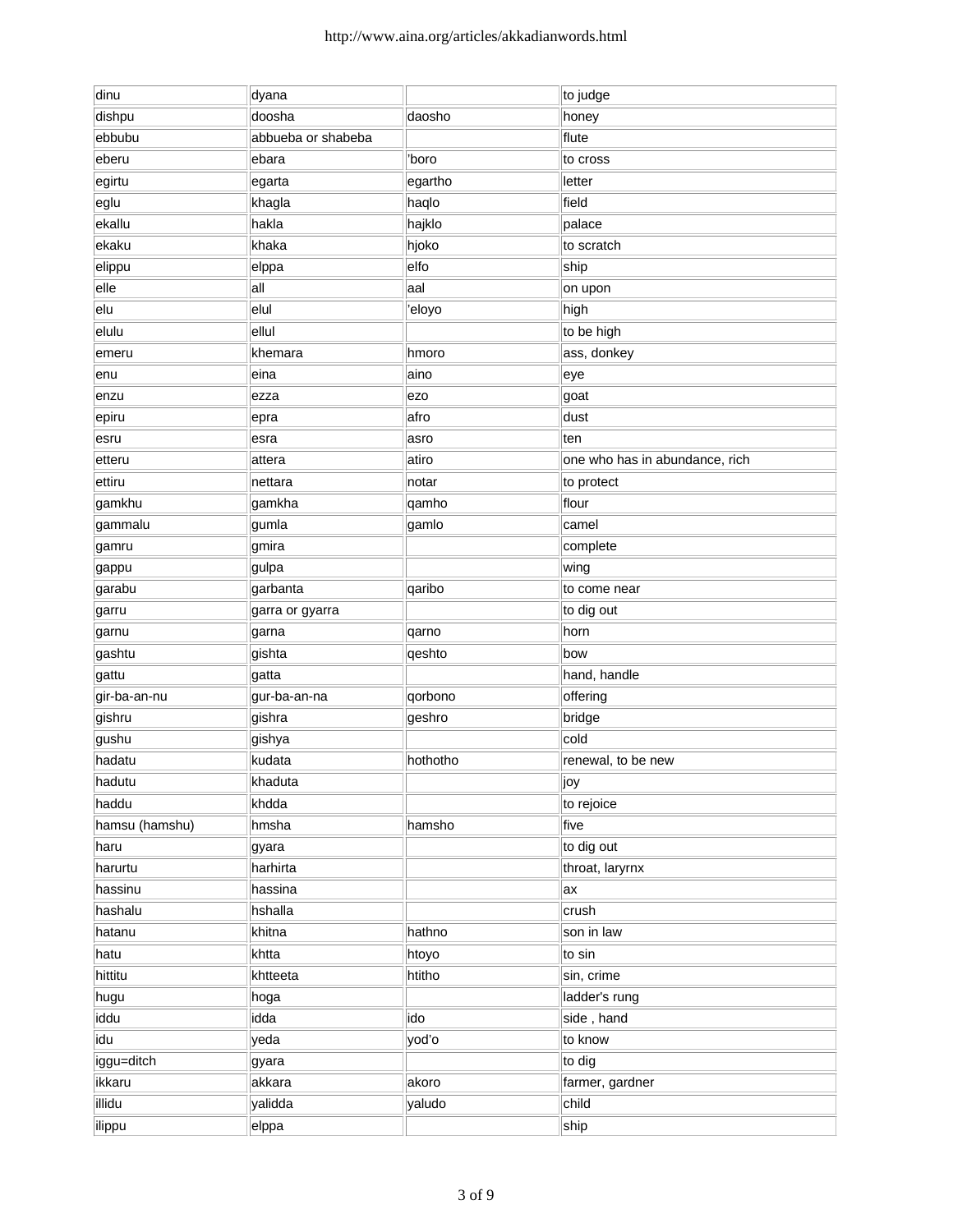| ilutu              | elayoota             |         | highness, divinity                 |
|--------------------|----------------------|---------|------------------------------------|
| imkhas             | mkhaya               | mahyo   | to hit or stirke                   |
| immati             | imman                | ema     | when                               |
| imnu               | yamina               | iamino  | right hand                         |
| imaru              | khmara               |         | donley                             |
| inbu               | anbee                | enbe    | grapes                             |
| insabtu            | esagta               |         | ring                               |
| inu                | ina                  |         | eye                                |
| isu                | gasa                 | qaiso   | wood                               |
| isku               | eshka                | shako   | testicle                           |
| ittimalu           | timmal               | athmel  | yesterday                          |
| kabadu             | kavda                |         | liver                              |
| kakkabu            | kikhwa               | kokbo   | star                               |
| kakkishu           | kaksha               |         | rat                                |
| kakku              | kacha                |         | weapon                             |
| kalbannatu         | kalbanita            |         | axe                                |
| kalbatu            | kalibta              | kalbtho | bitch                              |
| kalbu              | kalba                | kalbo   | dog                                |
| kallatu            | kalta                | kaltho  | daughter-in-law                    |
| kalu               | kuli                 | kole    | lall                               |
| kalu               | kla                  |         | to stand, to hold back             |
| kalmatu (feminine) | galma (male)         |         | louse, a wingless parasitic insect |
| kapapu             | kyapa                |         | to bend, to bow                    |
| karabu             | grava (communion)    |         | to bless                           |
| karmu              | karma                | karmo   | vineyard, orchard                  |
| karru              | kraya                | karryo  | to be short                        |
| karsu              | kersa                | karso   | belly, abdomen                     |
| kasaru             | asarra               |         | to bind, tie                       |
| kashtu             | keshta               |         | bow                                |
| kaspu              | kispa                |         | silver                             |
| khabu              | khabbib              |         | to love                            |
| khallu             | khalla               |         | vinegar                            |
| khammatu           | khammta              |         | female                             |
| khanugu            | khannig              | hnoqo   | to strangle                        |
| khashlu            | khshala              |         | to crush                           |
| khasinu            | khasina              |         | ax                                 |
| khattanu           | khitna               |         | son-in-law                         |
| khatu              | khtama               | hthomo  | to end                             |
| khuturu            | khutra               |         | scepter                            |
| kiddatu            | khaduta              |         | joy, happines                      |
| kima               | kimad                |         | according to, as much as           |
| kinnatu            | kinnuta              | kinotho | justice                            |
| kinnu              | kinna                | kino    | just                               |
| kinnutu            | kinnuta              |         | justice                            |
| kinnu              | kinna                |         | nest                               |
| kirmu              | karma                | karmo   | orchard, garden                    |
| kistu              | kaissa               |         | wood                               |
| kudurru            | kuduri - khadervanee |         | boundry                            |
| kullu              | kulli                | kole    | all                                |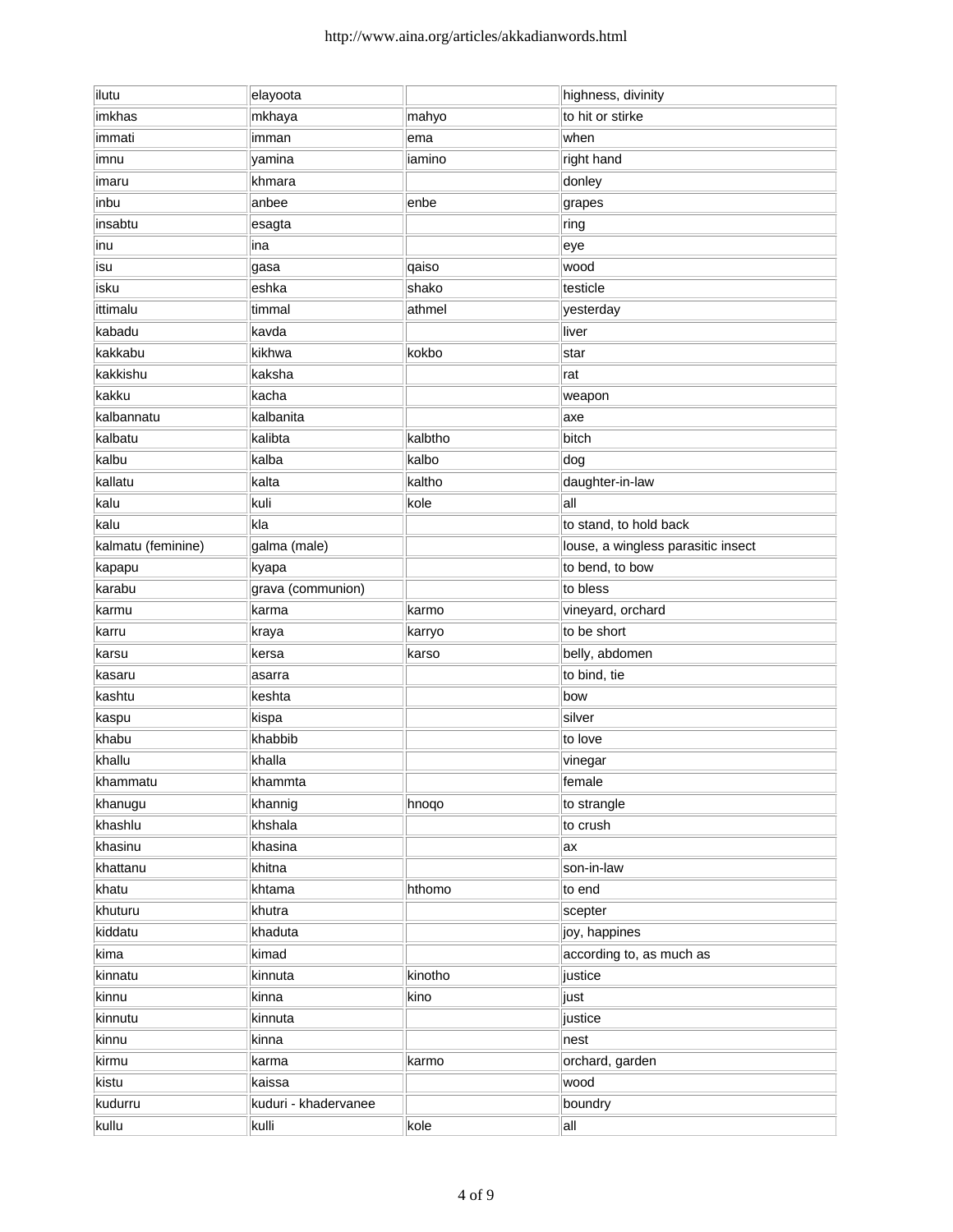| kurru     | kurra          |          | furnace                  |
|-----------|----------------|----------|--------------------------|
| kussi     | kursi          | kursio   | chair                    |
| kussitu   | kusitta        |          | hat, garment hood        |
| kutallu   | gdalla         | qdolo    | back of the neck         |
| la        | la             | lo       | no                       |
| labashu   | lebasha        | Ibosho   | to cloth                 |
| lagattu   | Igatta         |          | to pick, pluck           |
| libbi     | libbi          | lebi     | my heart                 |
| libbu     | libba          | lebo     | heart                    |
| lishannu  | lishanna       | leshono  | toungue, langauge        |
| lumu      | loma           |          | bad luck, ill faith      |
| ma-alku   | malka=king     | malko    | prince                   |
| ma-alke   | malke=kings    | malke    | princes                  |
| maalkatu  | malikta        | malektho | queen                    |
| maanu     | maaney         | manyo    | who                      |
| magaru    | myaguri        | myaqar   | to favour, obey, respect |
| maglutu   | magluta        |          | broiled                  |
| makharu   | makhara        |          | architect, surveyor      |
| makhasu   | mkhaya         |          | to smite                 |
| malu      | mla            | mole     | to fill                  |
| mamitu    | momita         |          | oath                     |
| manu      | mnaya          | bnoyo    | to count, count          |
| mannu     | maney          |          | who                      |
| manzaltu  | mozalta        | mazlo    | orbit, position of star  |
| marsu     | mirya          |          | sick                     |
| marsutu   | mrayta         |          | sickness                 |
| mashmashu | shamasha       | shamosho | deacon                   |
| mashu     | manshuyee      |          | to forget                |
| mashu     | machuhi        |          | to find                  |
| massu'u   | msaya          |          | to clean to wipe         |
| mashtitu  | shtaita        | shtoyo   | a drink                  |
| mattati   | matvati        |          | lands, villages          |
| matu      | myata          | maoto    | to die                   |
| matu      | mata           | motho    | land, country            |
| meshu     | meshaya        |          | to clean - to wahsh      |
| messu     | msayya         |          | to wash cloths           |
| migru     | miugra         | miagro   | favorite, honorable      |
| milku     | milka          |          | counsel                  |
| minna     | minna or binna | menyo    | what                     |
| minu      | minyana        | menyono  | number                   |
| mishikhtu | mshukhta       |          | measurement              |
| mittu     | mitta          | mitho    | the dead                 |
| mu        | mia            | maye     | water                    |
| mudutu    | dayta          | ida'tho  | knowledge                |
| murru     | mora           |          | myrah                    |
| muskenu   | meskeena       | meskeno  | destitute                |
| mutanu    | mota           |          | death                    |
| mutu      | mota           |          | death                    |
| naasharu  | nishra         | nishra   | eagle                    |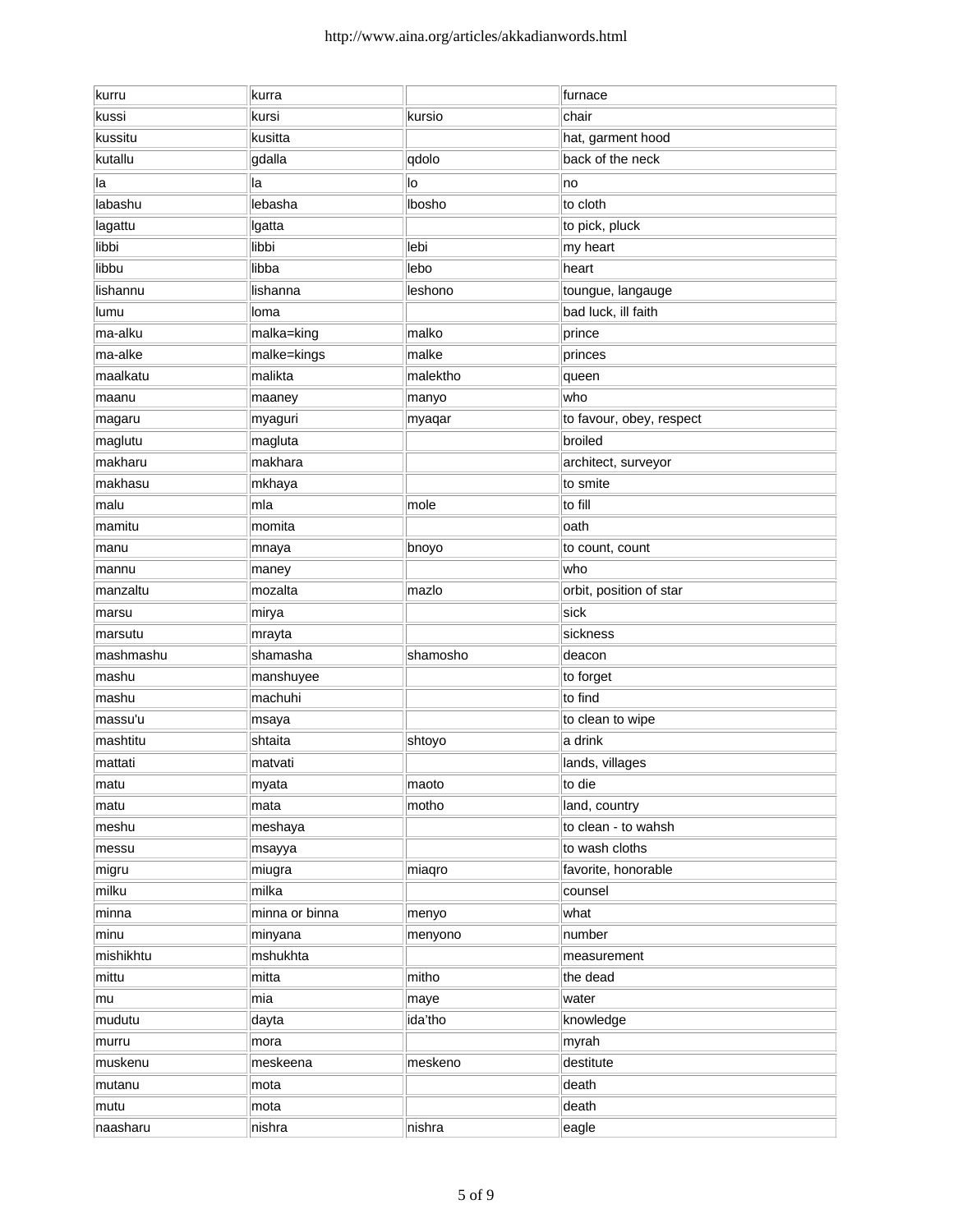| nabu           | nabuyee        |                | to speak (in prophecy) to utter |
|----------------|----------------|----------------|---------------------------------|
| naggaru        | najar          | nagoro         | carpenter                       |
| nakharu        | nukhra         | nekhroyo       | foreign                         |
| nakhu          | nakha          |                | to rest                         |
| namaru         | nora           |                | mirror                          |
| napahu         | npakha         | nfoho          | to blow                         |
| napishtu       | napsha         |                | life, breath of life            |
| naptu          | nupta          |                | naptha                          |
| narrati        | naravati       | nahre          | rivers                          |
| narkabtu       | markabta       | markabtho      | chariot                         |
| narru          | narra          | nahro          | river                           |
| nassaru        | nattar         |                | to guard                        |
| nashagu        | nshaga         | nshoqo         | to kiss                         |
| nihtu (f)      | nyehta         |                | peaceful, at rest               |
| nihu (m)       | nikha          |                | restful, peaceful               |
| nirru          | nirra          |                | yoke                            |
| nishi          | nashi          | noshe          | people                          |
| nishu          | nasha          | nosho          | person                          |
| nash-nakhar    | nasha-nakhraya | nosho nekhroyo | foreigner                       |
| nunu           | nuna           | nuno           | fish                            |
| nuarmu         | armunta        |                | pomegranate                     |
| nuru           | nura           | nuro           | light, fire                     |
| pagru          | pagra          | faghro         | corpse, body                    |
| pakadu         | pgada          |                | to appoint, to command          |
| parasu         | prasha         | frosho         | to separate                     |
| paraku         | prakha         |                | to fly                          |
| pashahu        | pshakha        |                | to be at rest                   |
| parzillu       | prizla         |                | iron                            |
| pasharu        | pshara         | fshoro         | to dissolve                     |
| patu           | ptakha         |                | to open                         |
| pillakku       | pillga         |                | spindle                         |
| pirru/pillu    | pilla          | filo           | elephant                        |
| pitu           | ptakha         |                | to open                         |
| pu             | puma           |                | mouth                           |
| putu           | patta          | fotho          | face                            |
| qabaru         | qbara (soft b) | qboro          | to bury                         |
| qalalu         | qaloola        | qalilo         | small, tiny, light-weight       |
| qalati         | galiatee       |                | alkali                          |
| qannu or qinnu | qinna          | qeno           | nest                            |
| qarabu         | qravtana       |                | war, soldier, enemy             |
| qarnu          | qarna          |                | horn                            |
| qastu          | qishta         |                | bow                             |
| qatu           | qatta          |                | hand (handle)                   |
| qemku          | qemha          |                | flour                           |
| qeribu         | qerbune        |                | to draw near                    |
| raatu          | rehtta         |                | water course                    |
| rabshag        | rubshaga       |                | cup-bearer or chief butler      |
| rabu           | raba           | rabo           | great, large                    |
| rakabu         | rekaba         |                | to ride                         |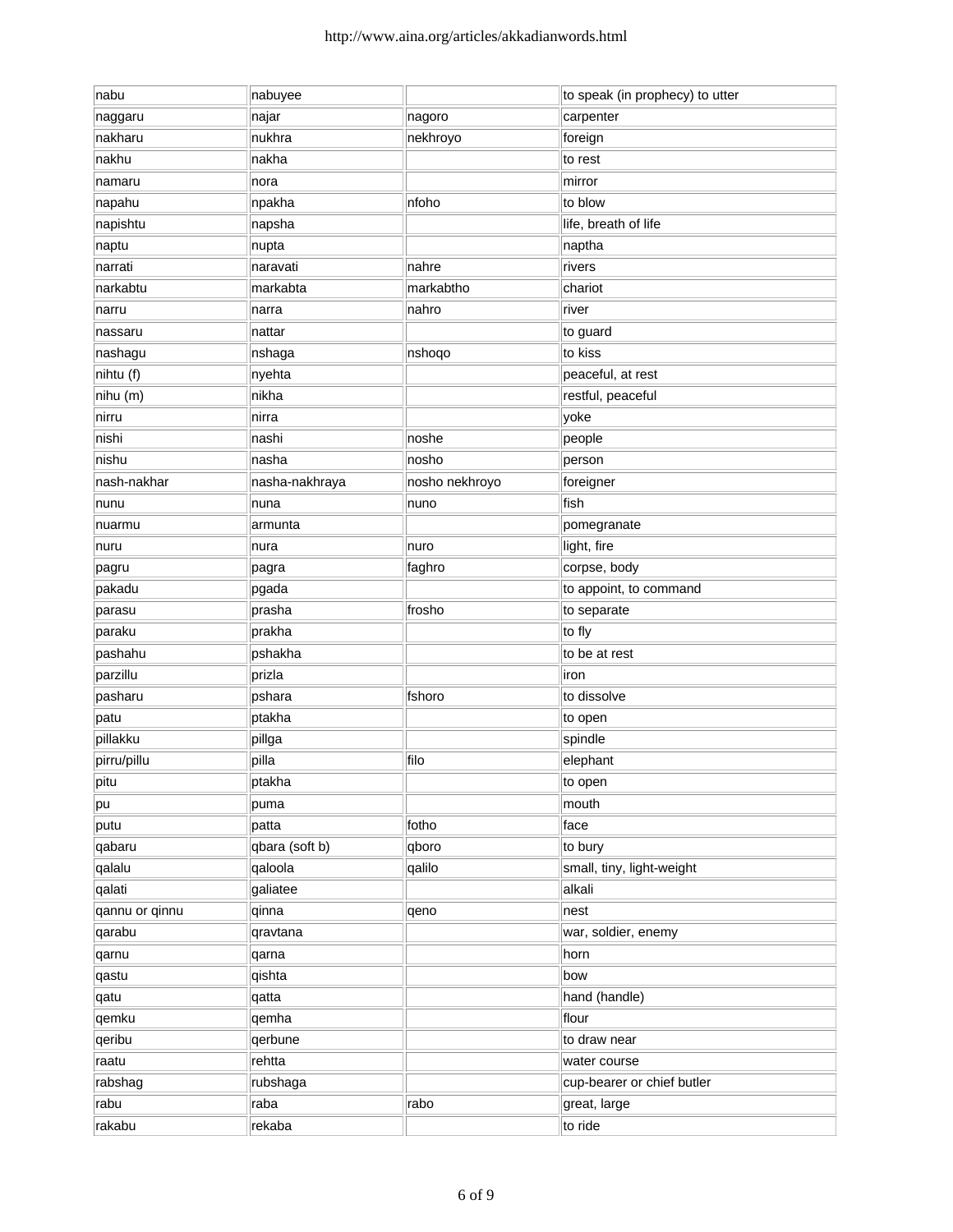| raqadu           | regada          | rqodo    | to dance                                      |
|------------------|-----------------|----------|-----------------------------------------------|
| re'u             | raya            | re'yo    | shepherd                                      |
| re' utu          | ra' uta         |          | shephership                                   |
| remu             | rekhma          | rahme    | mercy                                         |
| reshu            | resha           | risho    | head, beginning                               |
| rikku            | raikha          | riho     | smell                                         |
| rimmu            | rimma           |          | wild bull, buffalo                            |
| ruaqu            | ragga           |          | to be distant, to escape                      |
| rubbo            | rub             |          | chief, leader                                 |
| ruku             | rikgga          |          | distant, far                                  |
| rukhtu           | rvikta          |          | extensive                                     |
| rupsu            | rupsha, rupshta |          | shoulder, shovel                              |
| sabiru (male)    | shibirta (fem)  |          | bracelet                                      |
| sadaru           | sedra           |          | list, to order                                |
| sagu             | syaga           | sloqo    | climb, to go high                             |
| saharu           | sura            | z'uro    | small                                         |
| salmu            | salma           | salmo    | image                                         |
| salu             | saluee          | slutho   | to pray                                       |
| samamu           | shmayya         | shmayo   | heaven, sky                                   |
| sammu            | smugga          | semoqo   | red                                           |
| sananu           | sanyana         |          | rival, hater                                  |
| sanu             | tanee           |          | to repeat, tell                               |
| saptu            | sipta           | saptho   | lip, edge                                     |
| sarahu           | srakha          |          | to utter cries of mourning, uncontroled anger |
| sarapu           | srapa           |          | to burn, refined silver                       |
| sebu (shebu)     | shavva          | shau'o   | seven                                         |
| seheru           | sura            |          | small, to be young                            |
| shaggalu         | tgalla          |          | to weigh                                      |
| shakhanu         | shkhana         | shahino  | to be warm                                    |
| shalamu          | shlama          |          | peace, greeting                               |
| shalamu          | shlama          | shlomo   | to be well                                    |
| shalatu          | shultana        | sheltono | to rule                                       |
| shalmish         | b' shlama       |          | peacefully                                    |
| shaluhu          | shalukee        |          | to strip off                                  |
| shamanu          | tmanya          | tmanyo   | eight                                         |
| shamatu          | shameta         |          | birth mark, brand                             |
| shamshi          | shimsha         | shemsho  | the sun                                       |
| shamu            | shmaya          | shmayo   | heaven                                        |
| shanati (female) | sheeni (male)   | shne     | years                                         |
| shapahu          | shpaha          |          | spread, scatter, spill                        |
| shatu            | shta            |          | to drink                                      |
| shatu            | sheeta          | shtoyo   | year                                          |
| shebabbi         | shbabbi         | shbobe   | neighbors                                     |
| shebu            | shavva          |          | seven                                         |
| shedu            | shedda          | shido    | demon, evil spirit                            |
| shemu            | shma            | shma'    | to hear                                       |
| shinesar         | teryesar        | tra'sar  | twelve                                        |
| shuptu           | shopa           |          | place, dwelling, seat                         |
| shulmu           | shlama          |          | peace                                         |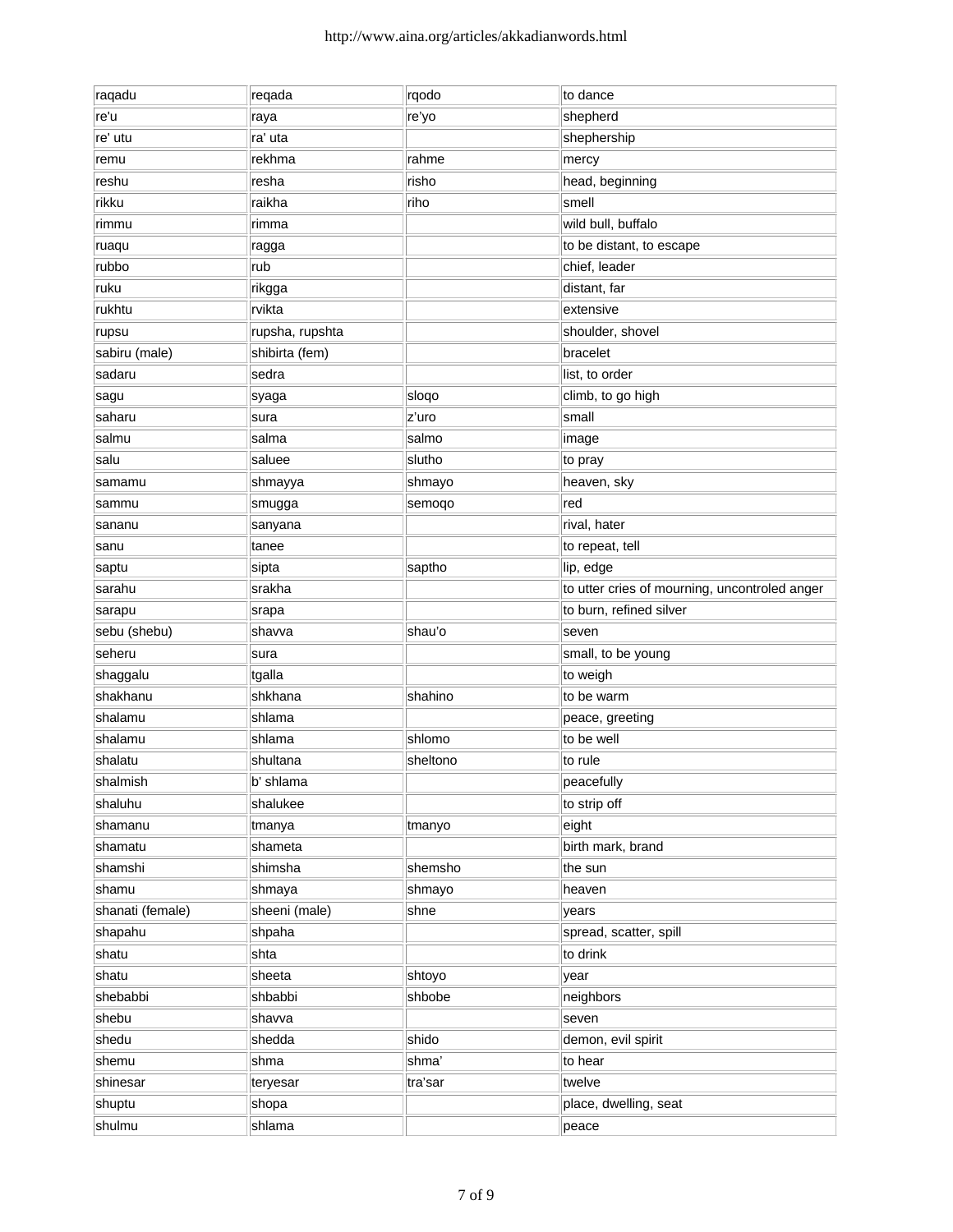| shumu    | shema     | eshmo    | name                |
|----------|-----------|----------|---------------------|
| shutapu  | shotappa  |          | partner, partaker   |
| siamu    | syamma    |          | insegnia, writing   |
| siaqu    | eeqa      | iqo      | narrow, tight       |
| sibutu   | saibuta   | sobutho  | old age             |
| simmiltu | simmalta  |          | ladder              |
| sippu    | sippa     |          | edge, treshold      |
| sipru    | sipra     |          | writing             |
| siru     | bisra     | basro    | meat                |
| sissu    | suissa    | sessyo   | horse               |
| sittu    | shinta    | shantho  | sleep               |
| sulamu   | shulama   |          | completion          |
| sumelu   | simmala   | semolo   | left                |
| sumu     | shimma    |          | name                |
| surru    | sharee    |          | to begin            |
| turu     | tora      | taoro    | bull                |
| taaru    | dyarra    | d'oro    | to return           |
| tabaku   | tpakha    |          | to pour out, shed   |
| tabtu    | tobta     | tubtho   | goodness, kindness  |
| tabu     | tava      | tobo     | good, pleasant      |
| tahumu   | tekhuma   | thumo    | boundry             |
| talmidu  | talmidda  | talmidho | student, apprentice |
| tamaru   | tamer     |          | bury                |
| tamati   | yamti     |          | seas                |
| tamtu    | yamta     | yamo     | sea                 |
| tamitu   | mamita    |          | oath                |
| tamu     | mami      |          | to swear            |
| taniku   | tannukee  |          | to sigh             |
| tapahu   | tpakha    |          | to pour out         |
| taradu   | trrada    |          | to send, expel      |
| targmanu | targemana | targmono | translator          |
| targmon  | targmanna |          | dargoman            |
| taru     | dyara     |          | return              |
| tayartu  | dyarta    |          | to return           |
| tegal    | tgalla    |          | to weigh            |
| temuru   | tamuree   |          | to bury             |
| tesliti  | sluti     |          | my prayer           |
| teslitu  | sluta     |          | prayer              |
| tibnu    | tuyna     |          | straw               |
| tillu    | tilla     |          | hill, mound         |
| tinuru   | tanura    | tanoro   | oven                |
| tishu    | tishaa    | tisho    | nine                |
| $u = oo$ | loo       | oo       | and                 |
| ummanu   | ummana    |          | artist              |
| ummu     | yema      |          | mother              |
| umu      | luma      |          | day                 |
| umushu   | umait     |          | daily               |
| urhu     | urkha     | urho     | road, way           |
| uru      | ura       |          | stall               |